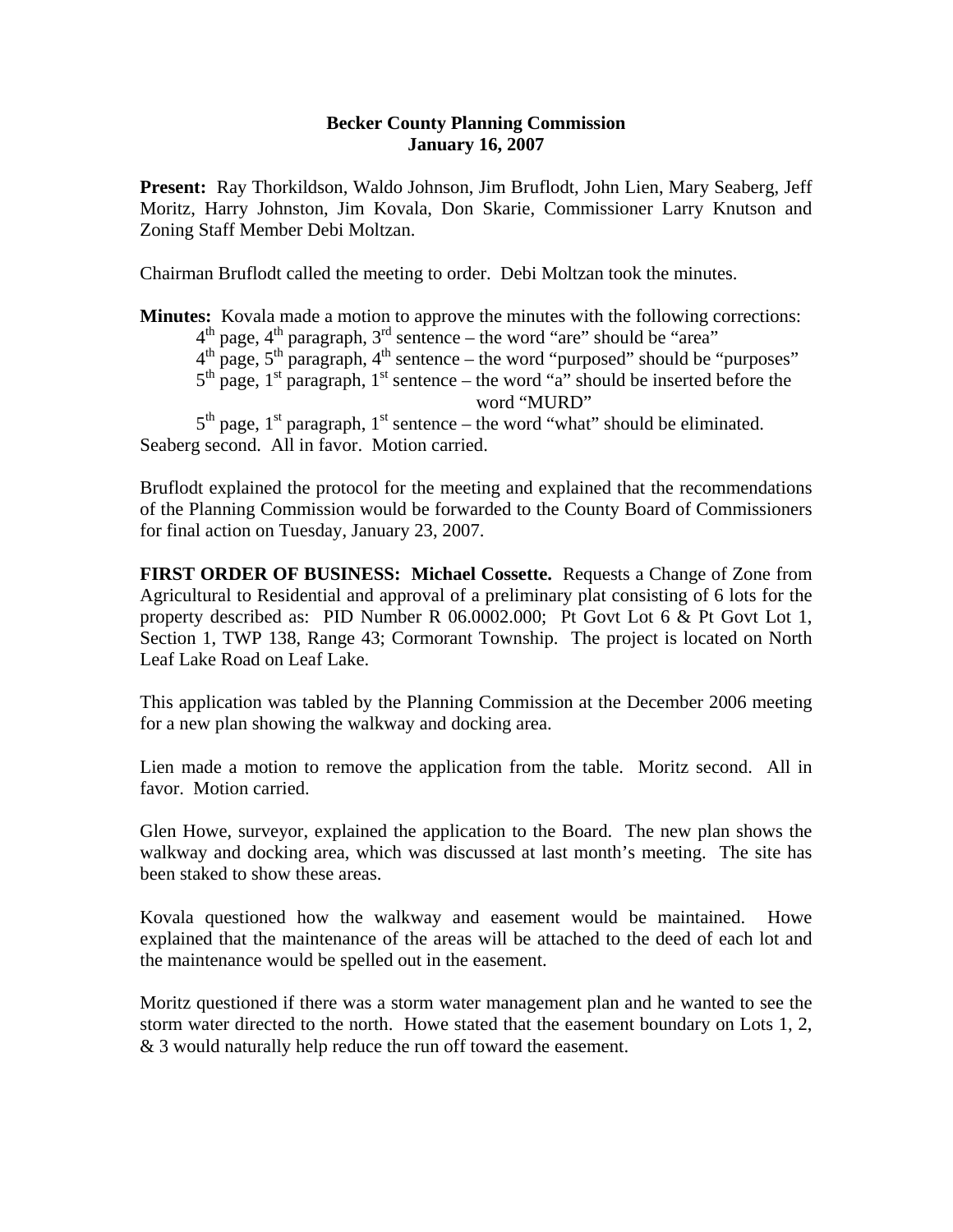No one spoke in favor of the application. No one spoke against the application. A letter was received from John Postovit, COLA, in favor of the application. At this time, testimony was closed.

Further discussion was held. Lien stated that the Board had tabled the issue due to concerns and it appears that the concerns have been addressed. Lien felt that the application could be approved with the conservation easement, walkway, docking and storm water being directed to the north.

**Motion:** Lien made a motion to approve the change of zone from agricultural to residential and the preliminary plat consisting of 6 lots based on the fact that the application is not a detriment to the surrounding area, with the stipulation that the plat include the conservation easement, walkway, docking as shown in the revised plan and all storm water be diverted to the north. Kovala second. All in favor. Motion carried.

**SECOND ORDER OF BUSINESS: Kevin Karst.** Requests approval of a Conditional Use Permit for a Home Based Phone Dispatching Business in an Agricultural Zone for the property described as: Pt Lot 2, Beg 392.26 ft W  $& 663.23$  ft SE of E  $\frac{1}{4}$  Sec Cor Th SE 120.50 ft SW 238 ft NW 127.70 ft Al Lk & NE 269.05 ft to Beg; Section 9, TWP 139, Range 38. PID Number 33.0101.000. The property is located on Big Toad Lake.

Stuart Kitzman, attorney, explained the application to the Board. Kitzman explained that the letter submitted with the application explains the operation. The business has little impact on pollution, noise or traffic. There is only one part time employee.

Speaking in favor of the application was George Zick, Toad Lake Township Supervisor. No one spoke against the application. Letters were received from Fred Tuominen, Big Toad Lake Improvement Association, in favor of the application with conditions; and Clark Lee, in favor of the application with conditions. At this time testimony was closed.

Discussion was held. Bruflodt questioned if there would be a need to add a restroom to the garage; if there would be any additional employees added and if this was a daily business. Karst stated there was no need for a bathroom in the garage because the home was right there; one more employee may be added and this was a daily business. Kovala questioned if there would be signage and if any towers were planned. Karst stated that there are no plans for signage and that all work was done by phones and computers. Knutson questioned if additional employees were added, if more equipment would be added. Karst stated that there would be no additional equipment. Knutson explained that a conditional use permit is conditional and is only valid for the request granted; any changes would require a new conditional use permit.

**Motion:** Knutson made a motion to approve a conditional use permit for a home based phone-dispatching business, as outlined in the business plan submitted with the application, based on the fact that the use would not be detrimental to the surrounding area. Moritz second. All in favor. Motion carried.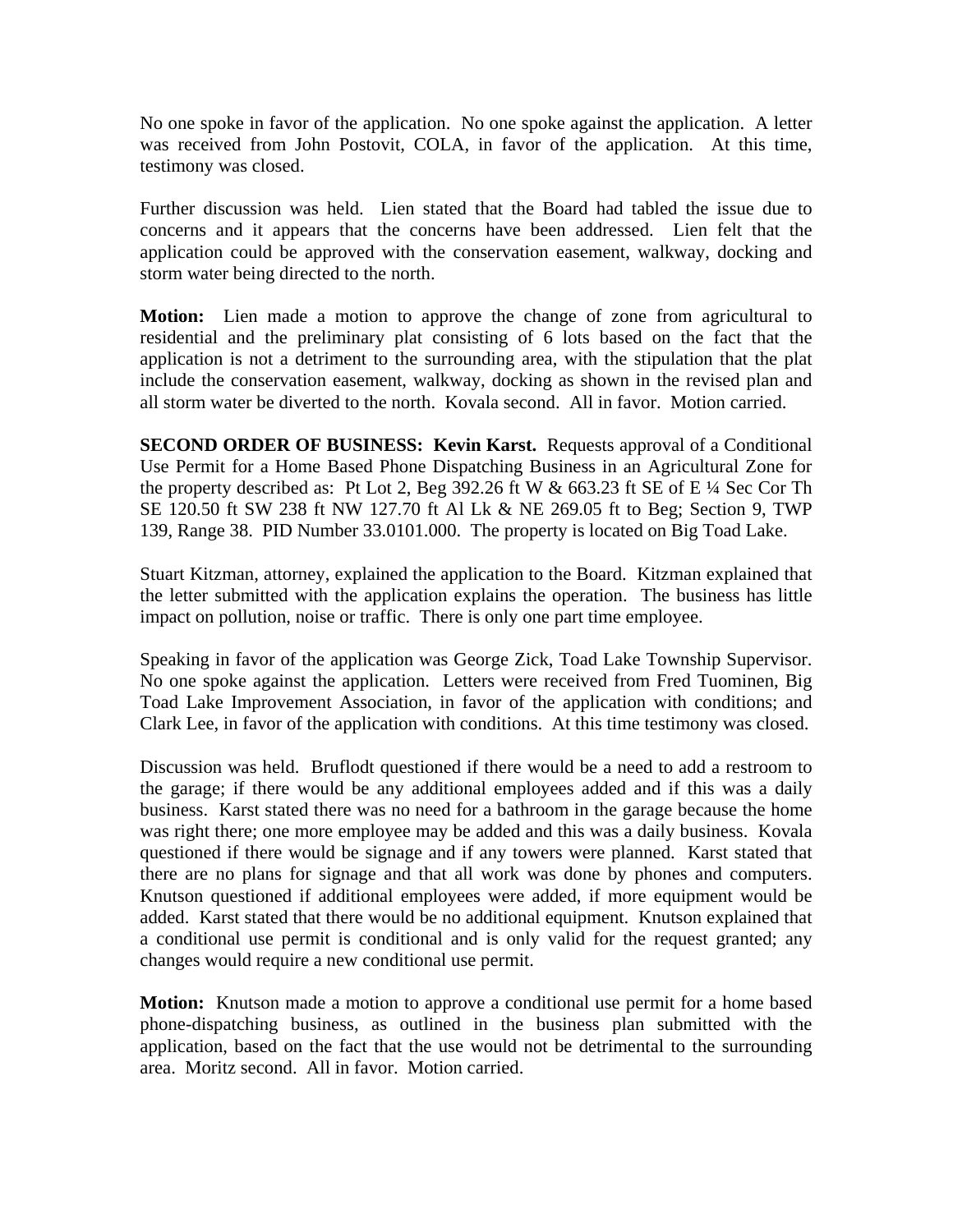**THIRD ORDER OF BUSINESS: Paul Krueger.** Requests a change of zone from agricultural to residential and approval of a certificate of survey consisting of three lots (39,300 sq ft, 37,500 sq ft and 36,000 sq ft) for the property described as: Pt Govt Lot 2; Comm Most ELY Cor Lot 6 Dacotah Bch 2<sup>nd</sup> Add Th SW 299.88 ft to SLY Cor Lot 11, Th SW 2257.27 ft SLY 85.73 ft to Ctr Rd, ELY 20.01 ft Al Rd to POB; Cont NELY Al Rd 288.74 ft; Th NLY 384.40 ft to Lk Melissa, WLY Al Lk 315.55 ft, Th SELY 364.12 ft to Ctr Rd & POB, Section 32, TWP 138, Range 41. PID Number 19.0625.003. The property is located on Lake Melissa.

Scott Walz, surveyor, explained the application to the Board. Walz explained that 80 ft of Lot A is located within 1000 feet of Mill Pond, which is a natural environment lake. There is a topographical divide (a hill and road) that separate this lot from Mill Pond. Walz stated that the Ordinance allows the limits of the shoreland to be reduced whenever the waters involved are bounded by natural topographic divides that extend landwards from the waters for lesser distance. Walz explained that the overlapping shoreland district was not an issue in the plat of Gilbert Beach but was an issue with the plat of Sandy Beach Estates.

Johnston questioned the width of Tract C. Walz stated that it had 100 feet of lake frontage and was 100 feet at the building setback line. Kovala questioned if the DNR had been contacted regarding the topographic divide. Walz stated that the DNR had been contacted and stated that there was a divide but was still concerned about the run off; an official comment had not been requested. Walz further stated that the OHW for Mill Pond and Melissa is the same and everything north of the road is considered part of Lake Melissa and everything south of the road is considered part of Mill Pond.

Speaking in favor of the application was Gail Hahn, Lake View Township Supervisor. No one spoke against the application. There was no written correspondence either for or against the application. At this time, testimony was closed.

Discussion was held. Lien stated that past practice with other developments was to meet the more restrictive standards. Knutson stated that Sandy Beach was situated high above Mill Pond, which would eventually drain into the lake; this subdivision would not drain toward Mill Pond. Lien was concerned with uniformity and fairness as long as there was no drainage toward Mill Pond.

**Motion:** Knutson made a motion to approve the change of zone from agricultural to residential based on the fact that the zone change is compatible with the surrounding area and approve the certificate of survey for three tracts of land with the stipulation that Tract C be 100 feet wide at the building setback line based on the fact that the lots are riparian to Lake Melissa and there is a topographical divide preventing run off into Mill Pond. Johnston second. All in favor except Thorkildson. Majority in favor. Motion carried.